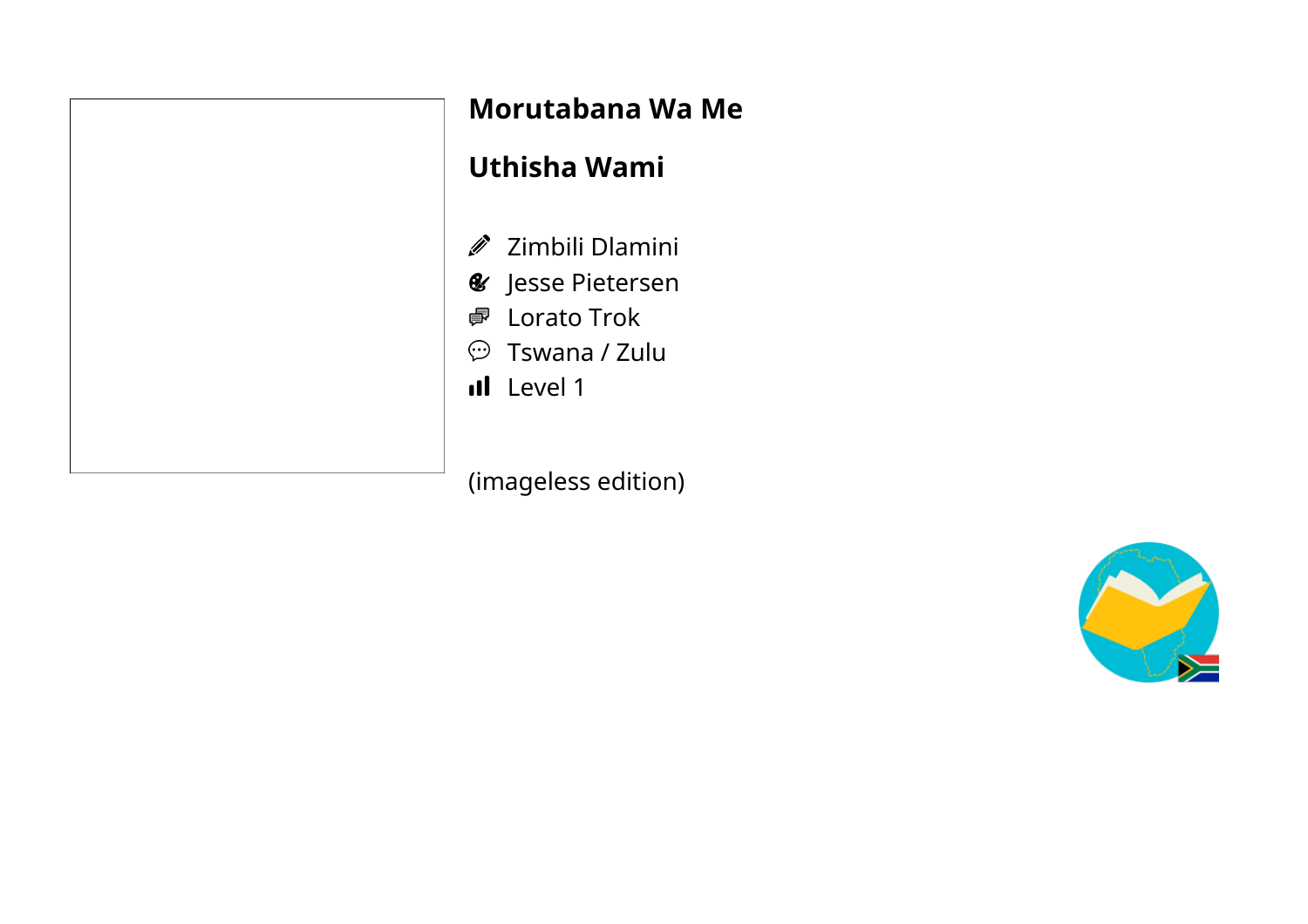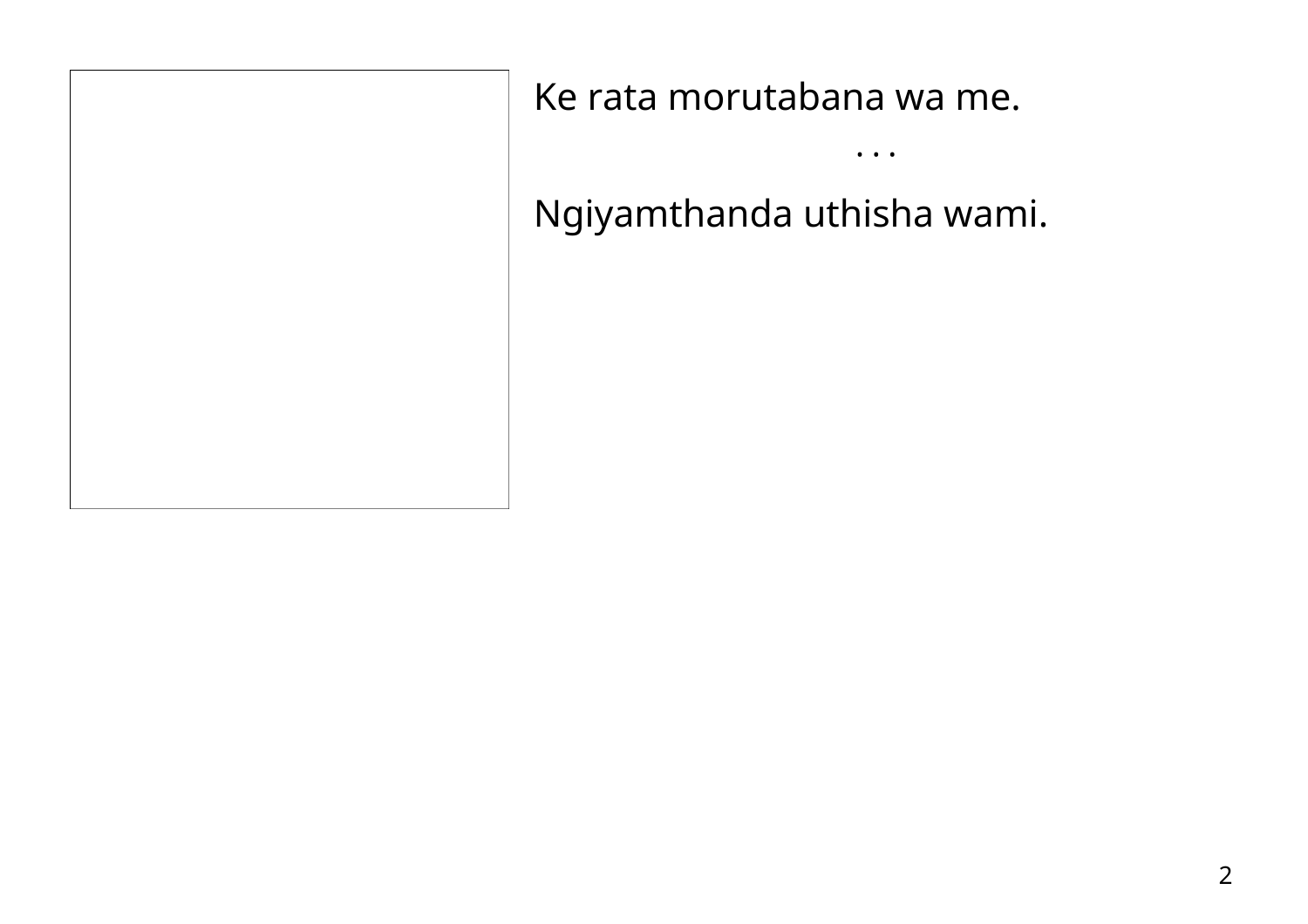Ke morutabana yo o siameng. O bonolo ebile o pelotelele.

• • •

Ubukeka kahle. Ufundisa kahle, unomusa nesineke.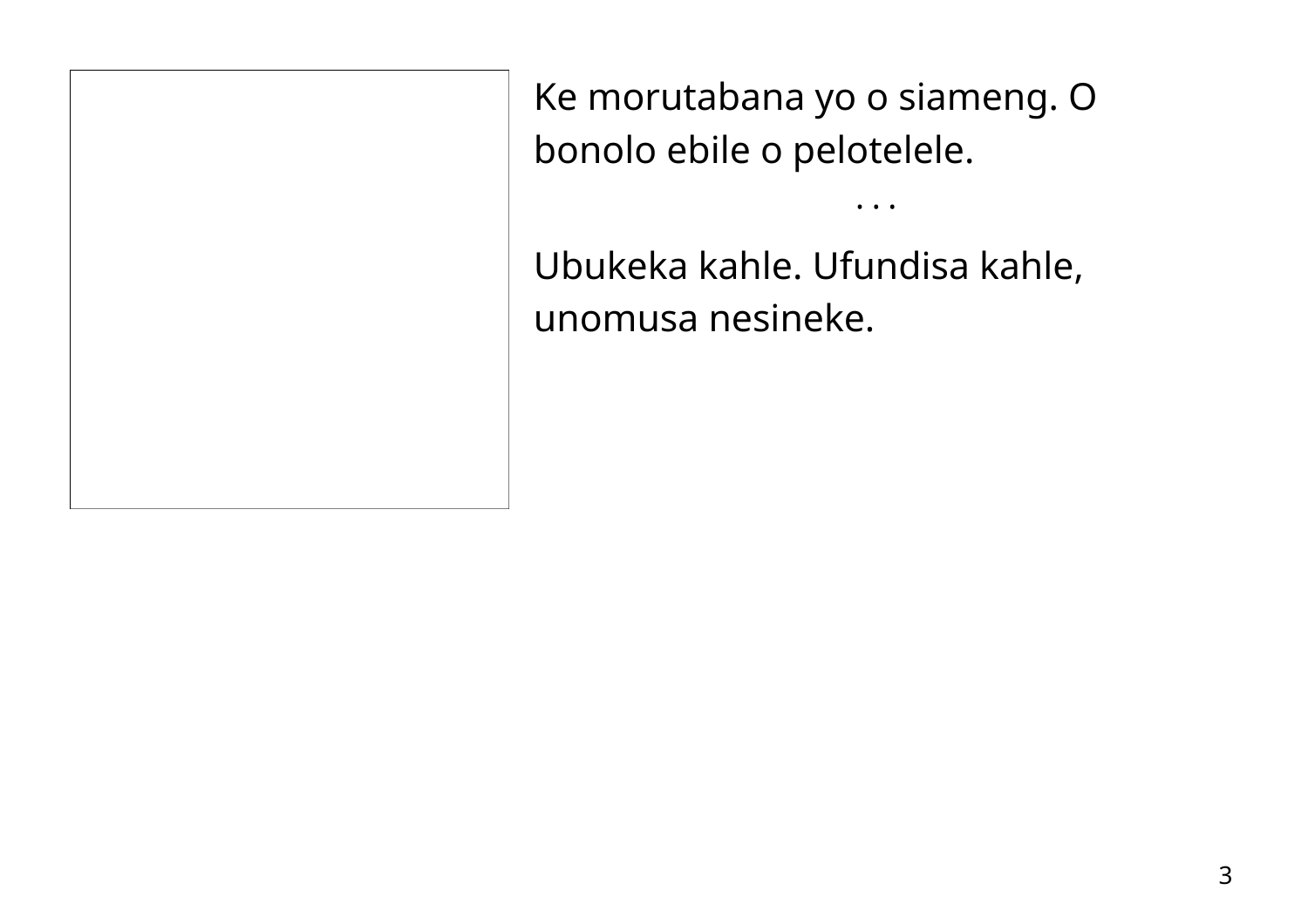O logile moriri wa gagwe bontle thata.

• • •

Namuhla, uzeluke kahle kakhulu izinwele zakhe.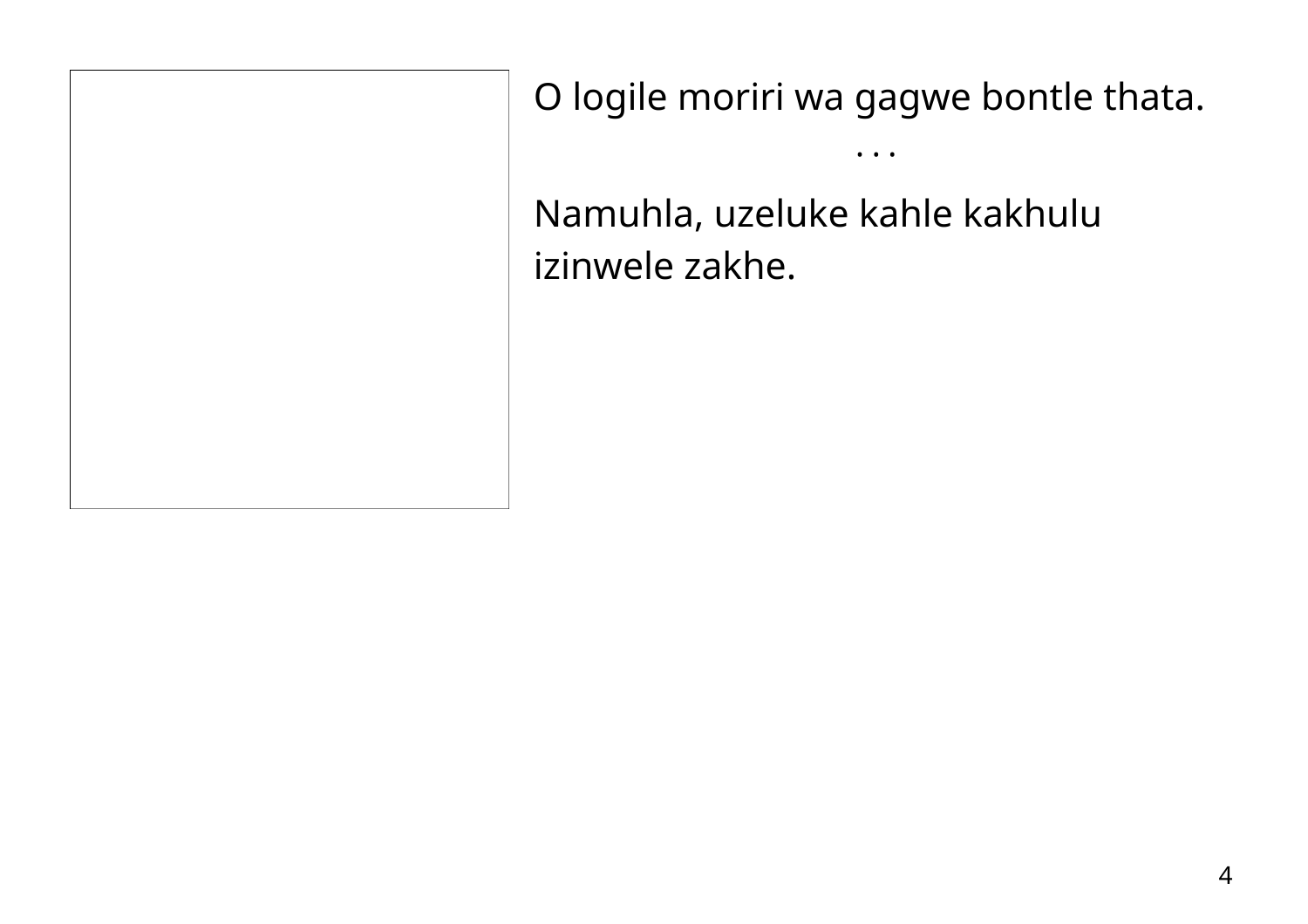O kgabisitse moriri wa gagwe ka dibaga tse dintle tsa mebala-bala.

Futhi ufake nobuhlalu obunemibala emihle kakhulu.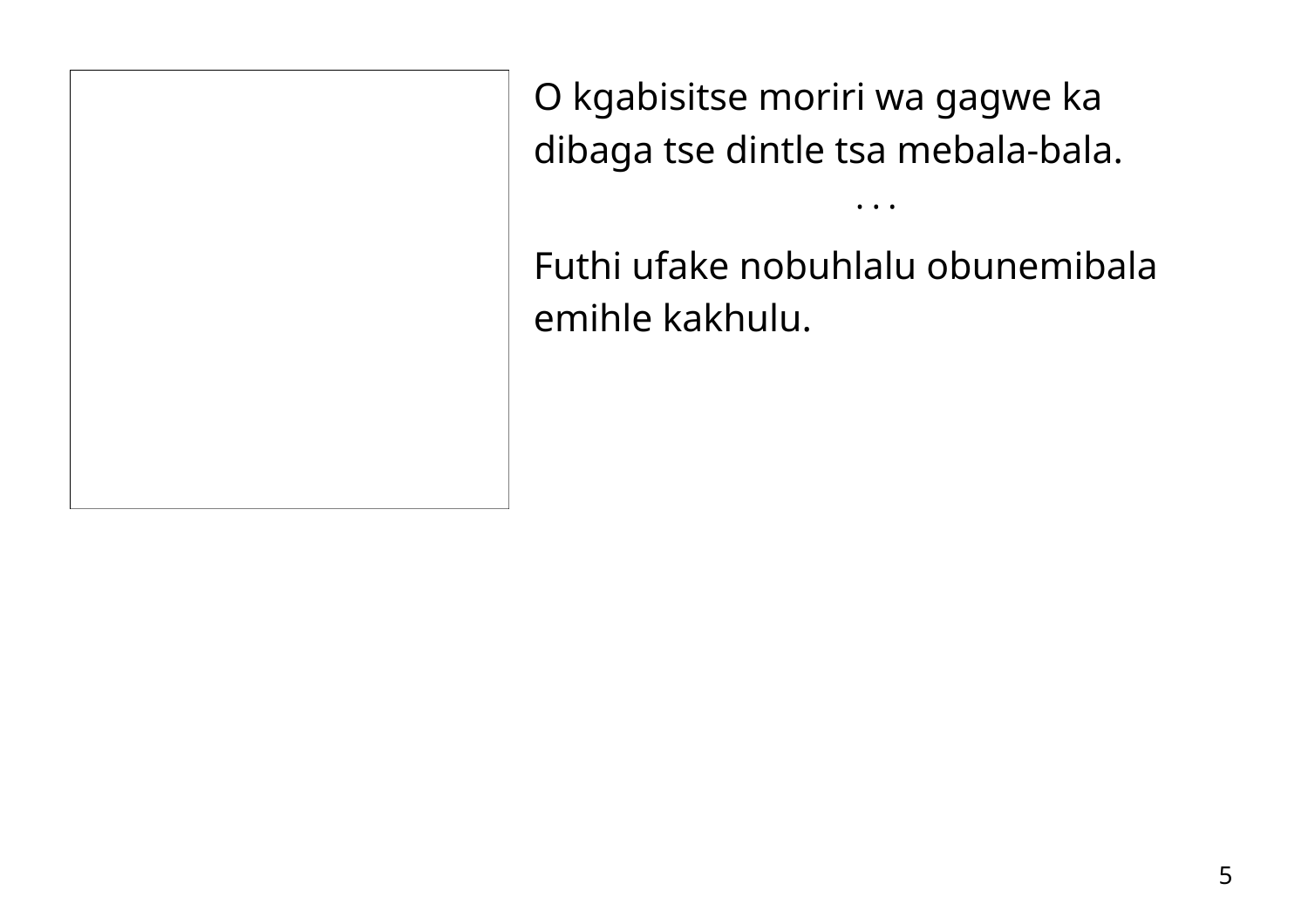Dibaga tsa gagwe di nale mmala o motala, o mosweu, o mohibidu le o o serolwane.

• • •

Buka ubuhlalu bakhe, buluhlaza, bumhlophe, bubomvu, buphuzi.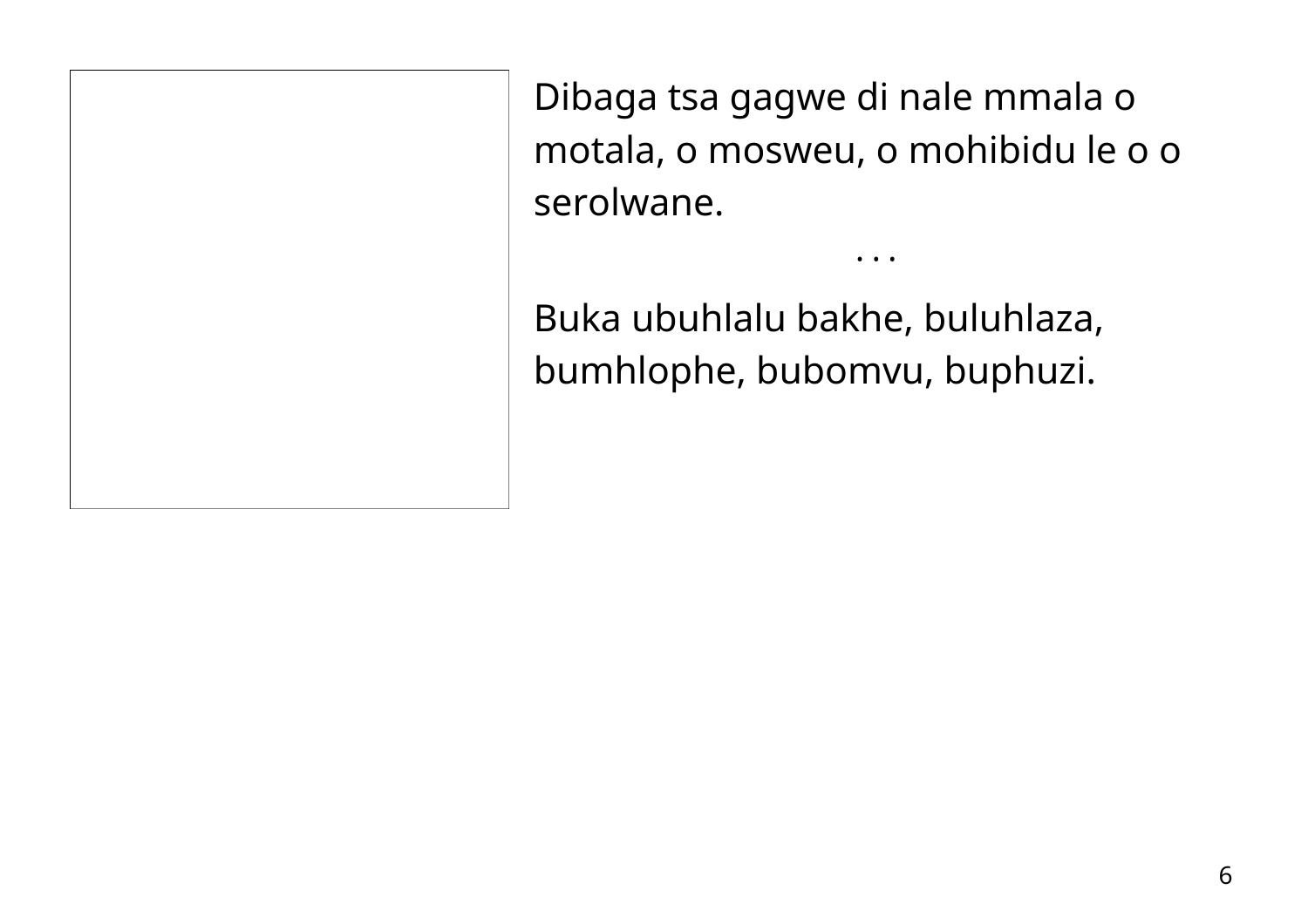Mme, a o ka loga moriri wa me jaaka wa morutabana wa me?

Mama, nami ngicela ungeluke ngifane nothisha.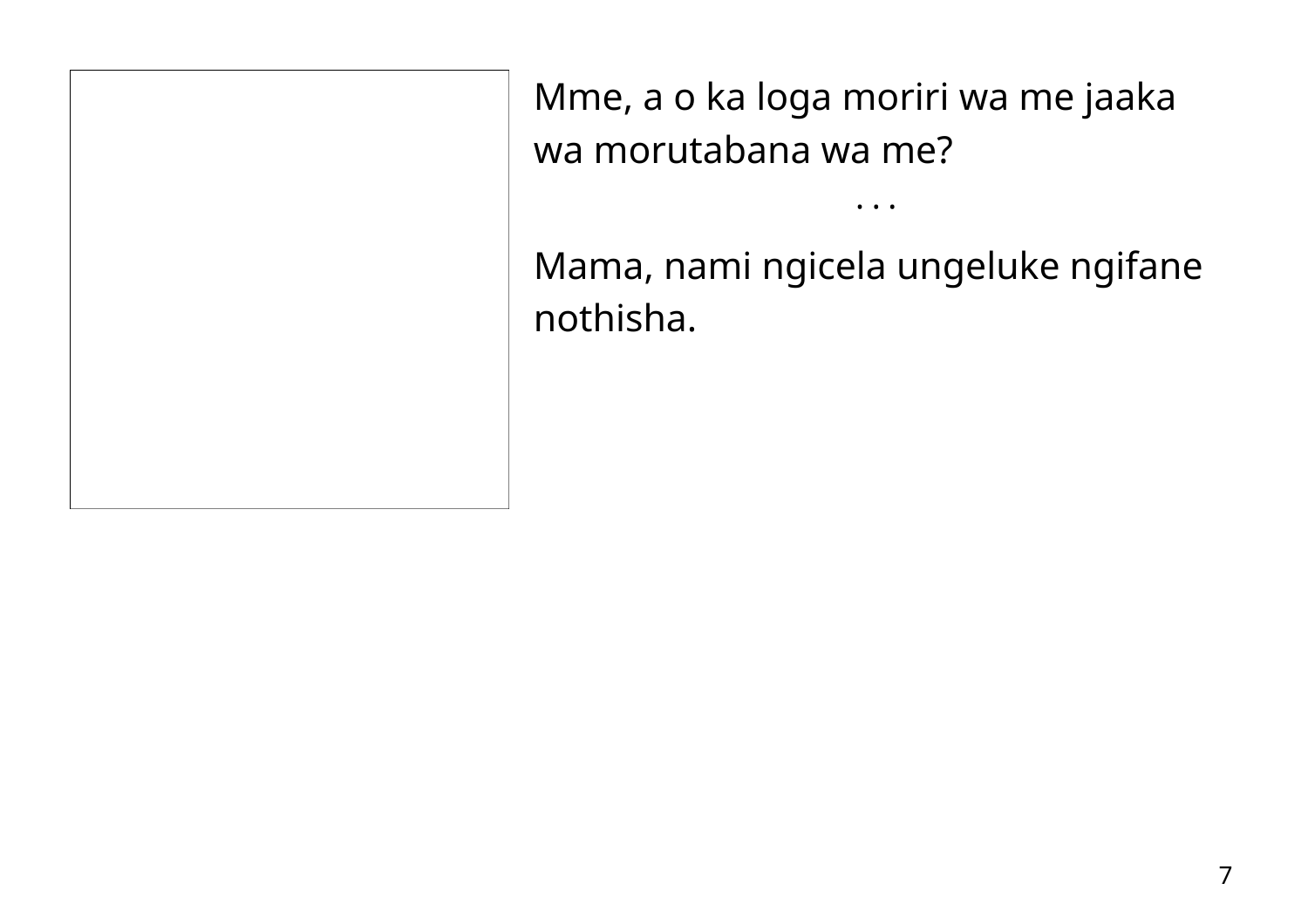Fa ke godile, ke tla tsenya dibaga mo moriring wa me.

Ukuba sengimdala, ngabe ngiyabufaka nami ubuhlalu.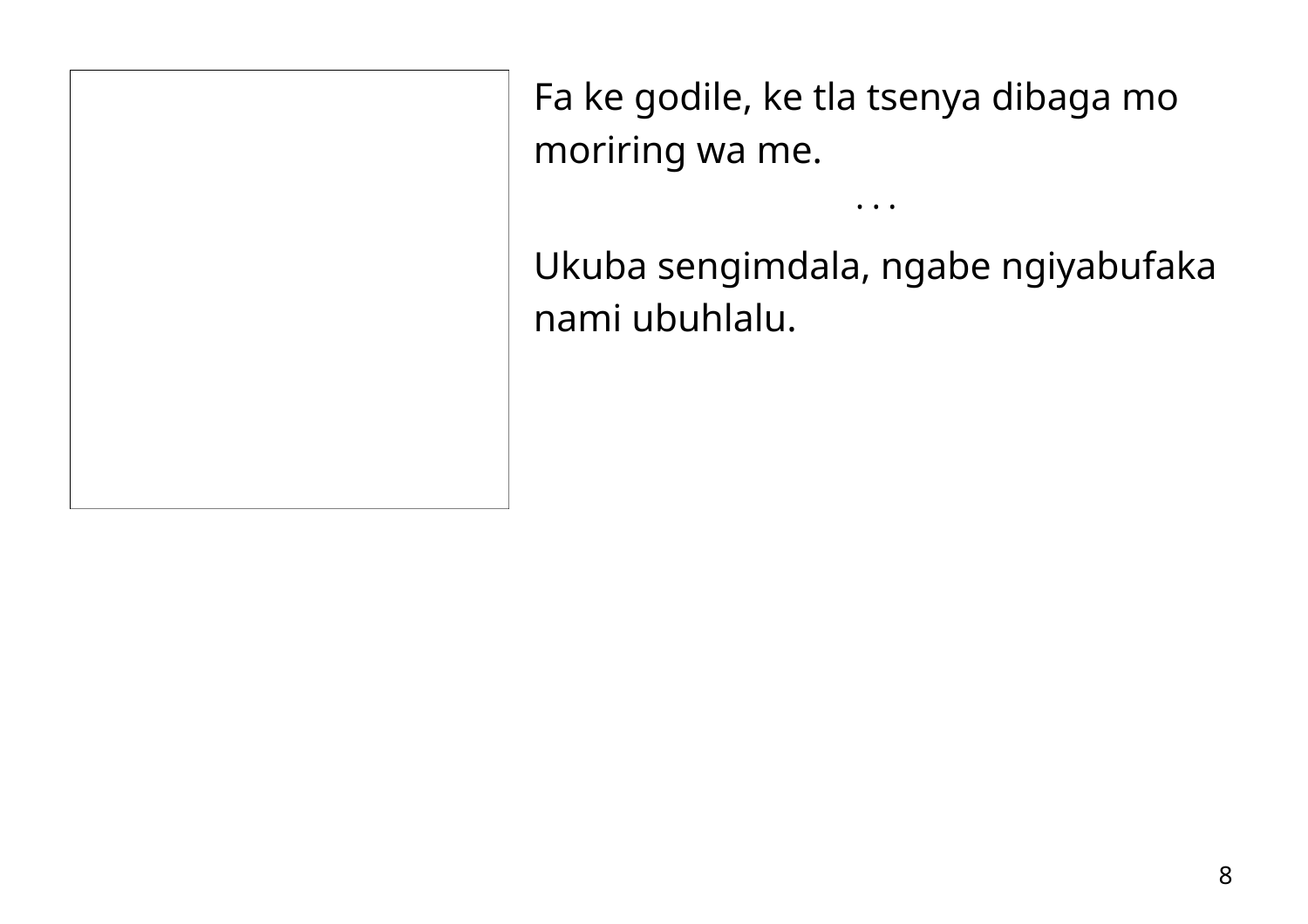Ke tlile go gola go tshwana le morutabana wa me!

Nami ngiyafisa ukuba muhle ngifane nothisha wami!